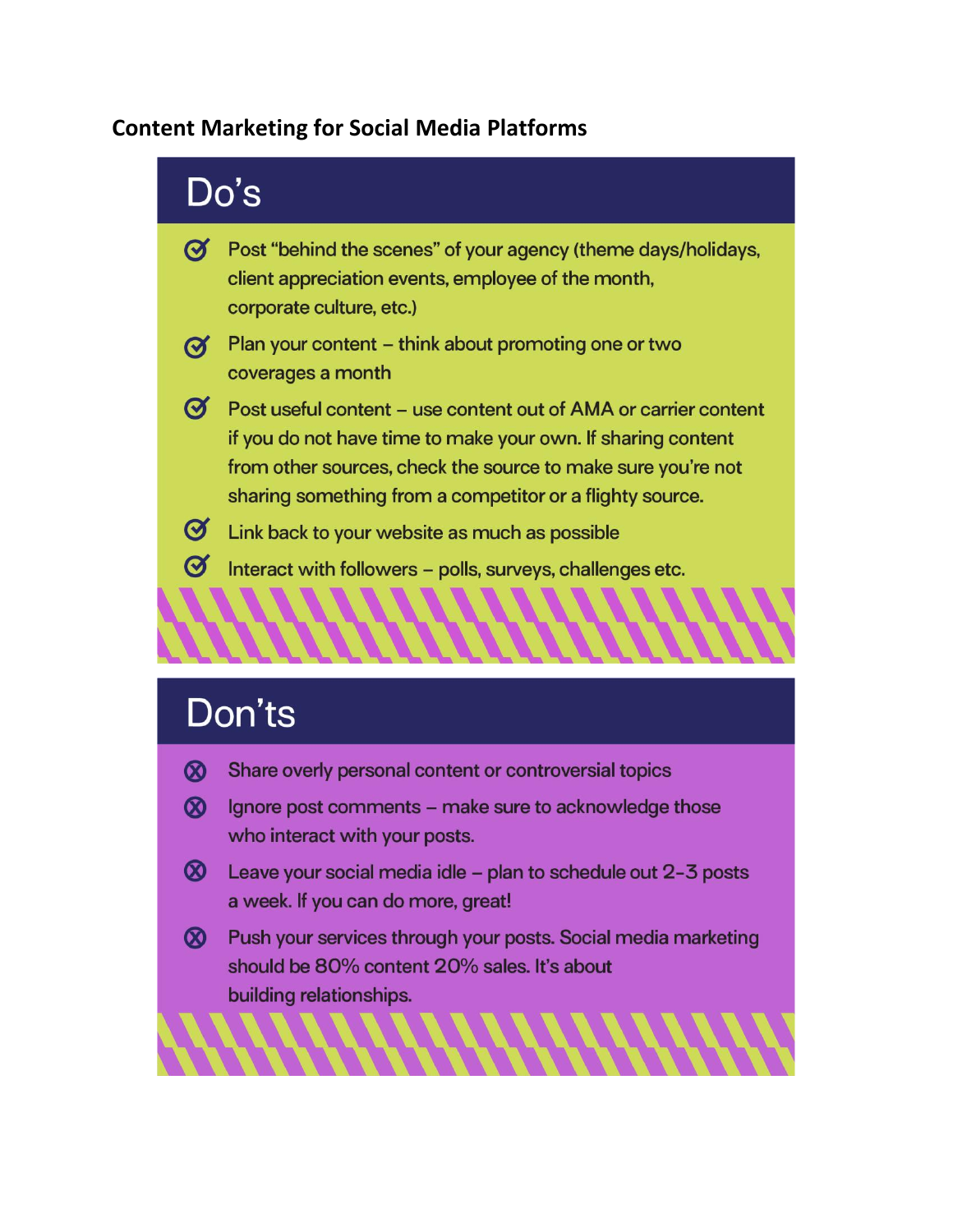The beauty of Applied Marketing Automation is delivering the right content to the right person at the right time. But how does that apply to social media? In today's world, we scroll and scroll, seeing pictures of friends and family, pesky ads, and useful information being shared. Where does this information come from? Sure, you can share some articles you find on the internet, but knowing where you are sending your clients to if they click on the link is key. Your goal should be always pointing them back to your agency.

Using social media helps your business expand your reach not only to your current customers, but to their connections if they follow you on different platforms. Using a content library, like the one in Applied Marketing, helps your agency deliver reliable and valuable content to your audience in what is known as content marketing. Your goal when you share the information is to catch the eye of the consumer and make them think about issues such as, the importance of having a personal umbrella policy or what happens if they are faced in an expensive cyber phishing scam? The articles should point them right back to your agency as their trusted insurance agent.

In the content library of Applied Marketing Automation, you can search for topics that your audience would be interested in. For this example we are using an article that focuses on "using a personal vehicle for food delivery." Once you find an article you want to share, the process is fairly simple.



Click on the article you want to share, as if you were going to view the article or send a one-off email. Notice toward the bottom of the screen there is a button for sharing.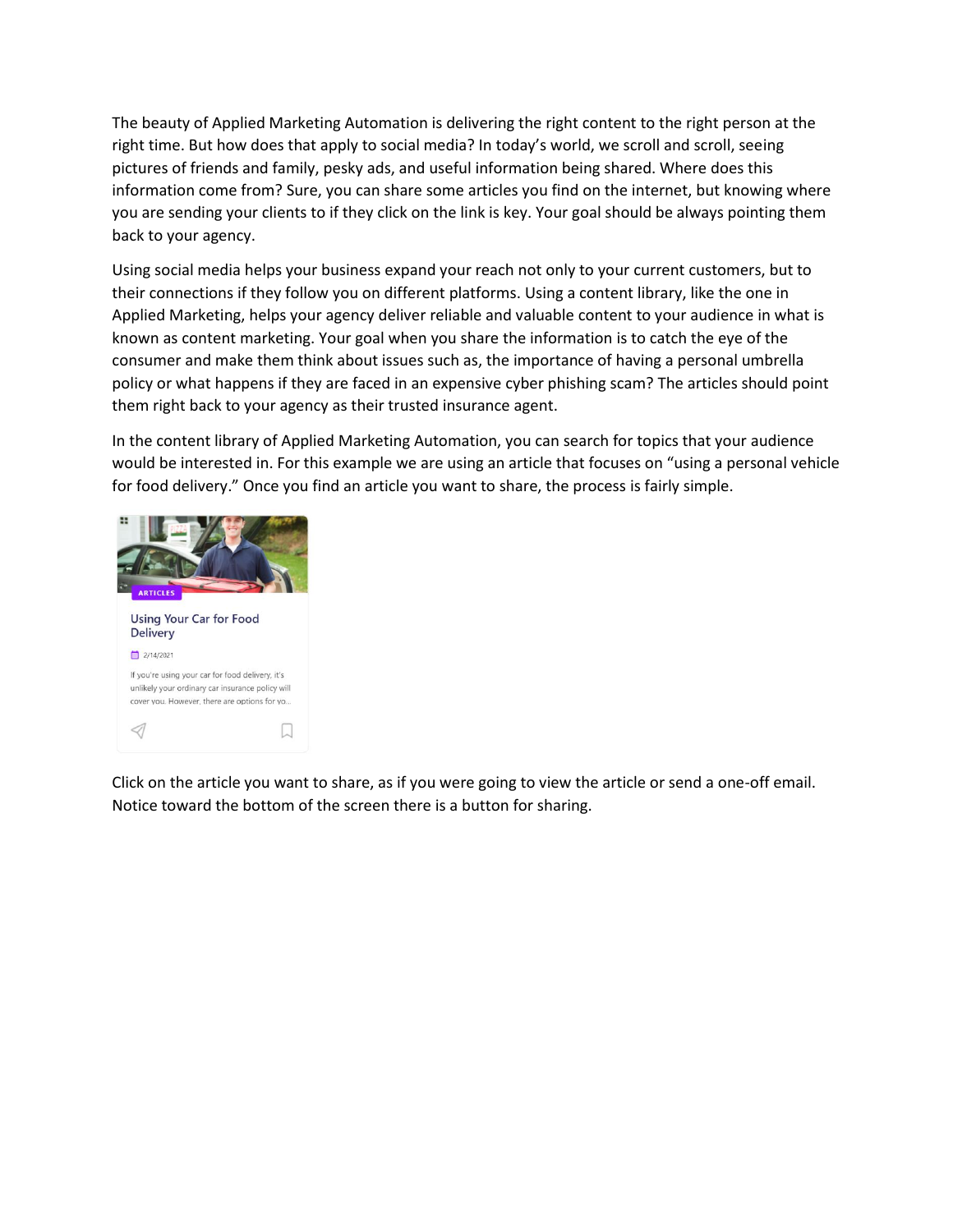#### Using Your Car for Food Delivery



Click the share button and a drop down will populate for which platform you want to share to.



*Sharing capabilities at this time are limited to Facebook, Twitter & LinkedIn. Your agency is also able to share content on your website.*

Once you select the social media platform of choice, a box will generate linking you to your login to the appropriate platform. If you are not currently signed in, you will be prompted to do so.



In this example, Facebook automatically assumes the person sharing the content wants to share the information to their personal News Feed. However, that is not always the case if you are sharing the content on behalf of the agency.

Click the "Share to News Feed or Story" drop down, as pictured, and select the "Share on a Page You Manage" option.

*In order to share the content for the agency, the person sharing needs to have admin rights to the business page.* 

Select the page you want the content to post to.